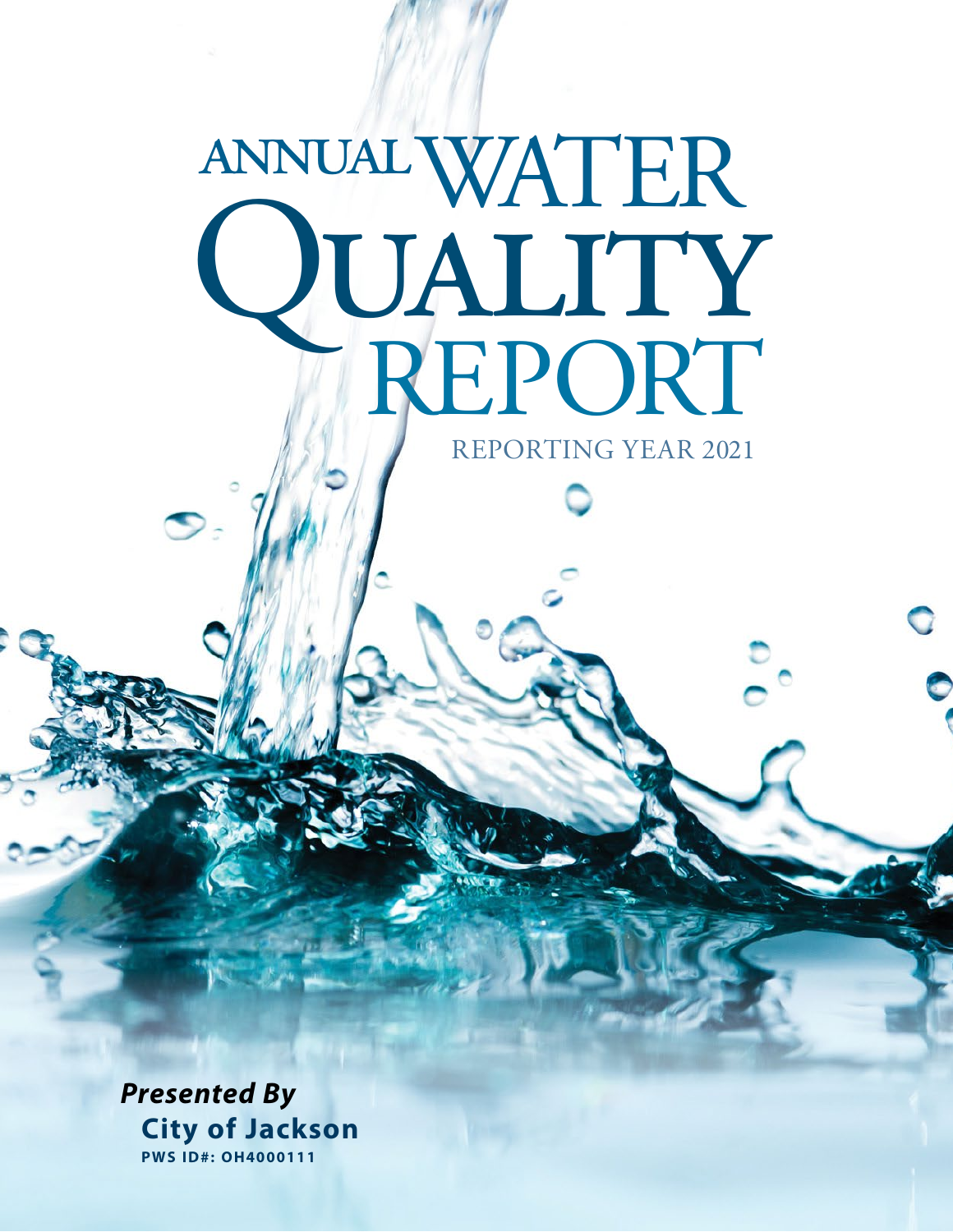# **Our Mission Continues**

We are pleased to present our water quality report covering all testing performed

between January 1 and December 31, 2021 Over the years, we have dedicated ourselves to producing drinking water that meets all state and federal standards. We continually strive to adopt new methods for delivering the best-quality drinking water to

you. As new challenges to drinking water safety emerge, we remain vigilant in meeting the goals of source water protection, water conservation, and community education while continuing to serve the needs of all our water users. The City of Jackson has prepared the following report to provide information to you,



the consumer, on the quality of our drinking water.

Please remember that we are always available should you ever have any questions or concerns about your water.

# **Important Health Information**

Some people may be more vulnerable to<br>contaminants in drinking water than the<br>contact and approximately general population. Immunocompromised persons such as persons with cancer undergoing chemotherapy, persons who have undergone organ transplants, people with HIV/AIDS or other immune system disorders, some elderly, and infants may be particularly at risk from infections. These people should seek advice about drinking water from their health care providers. The U.S. EPA/CDC (Centers for Disease Control and Prevention) guidelines

on appropriate means to lessen the risk of infection by *Cryptosporidium* and other microbial contaminants are available from the Safe Drinking Water Hotline at (800) 426- 4791 or [http://water.](http://water.epa.gov/drink/hotline) [epa.gov/drink/hotline.](http://water.epa.gov/drink/hotline)



# **Where Does My Water Come From?**

T HE CITY OF JACKSON recieves its

water from Hammertown lake and utilizes Jisco Lake as a backup water source.

# **Count on Us**

elivering high-quality drinking water to our customers involves far more than just pushing water through pipes. Water treatment is a complex, timeconsuming process. Because tap water is highly regulated by state and federal laws, water treatment plant and system operators must be licensed and are required to commit to long-term, on-the-job training before becoming fully qualified. Our licensed water professionals have a basic understanding of a wide range of subjects, including mathematics, biology, chemistry, and physics. Some of the tasks they complete on a regular basis include:

- Operating and maintaining equipment to purify and clarify water;
- Monitoring and inspecting machinery, meters, gauges, and operating conditions;
- Conducting tests and inspections on water and evaluating the results;
- Maintaining optimal water chemistry;
- Applying data to formulas that determine treatment requirements, flow levels, and concentration levels;
- Documenting and reporting test results and system operations to regulatory agencies; and
- Serving our community through customer support, education, and outreach.

So, the next time you turn on your faucet, think of the skilled professionals who stand behind each drop.

# **Questions?**

The City of Jackson Water Treatment Plant is lead by Ron Aldrich and is part of the Administration overseen by Mayor Randy Evans.Both Mayor Evans and Mr. Aldrich (740-286-3010) [\(raldrich@jacksonohio.us\)](www.jacksonohio.us)encourage and welcome comments and input in regard to our water system.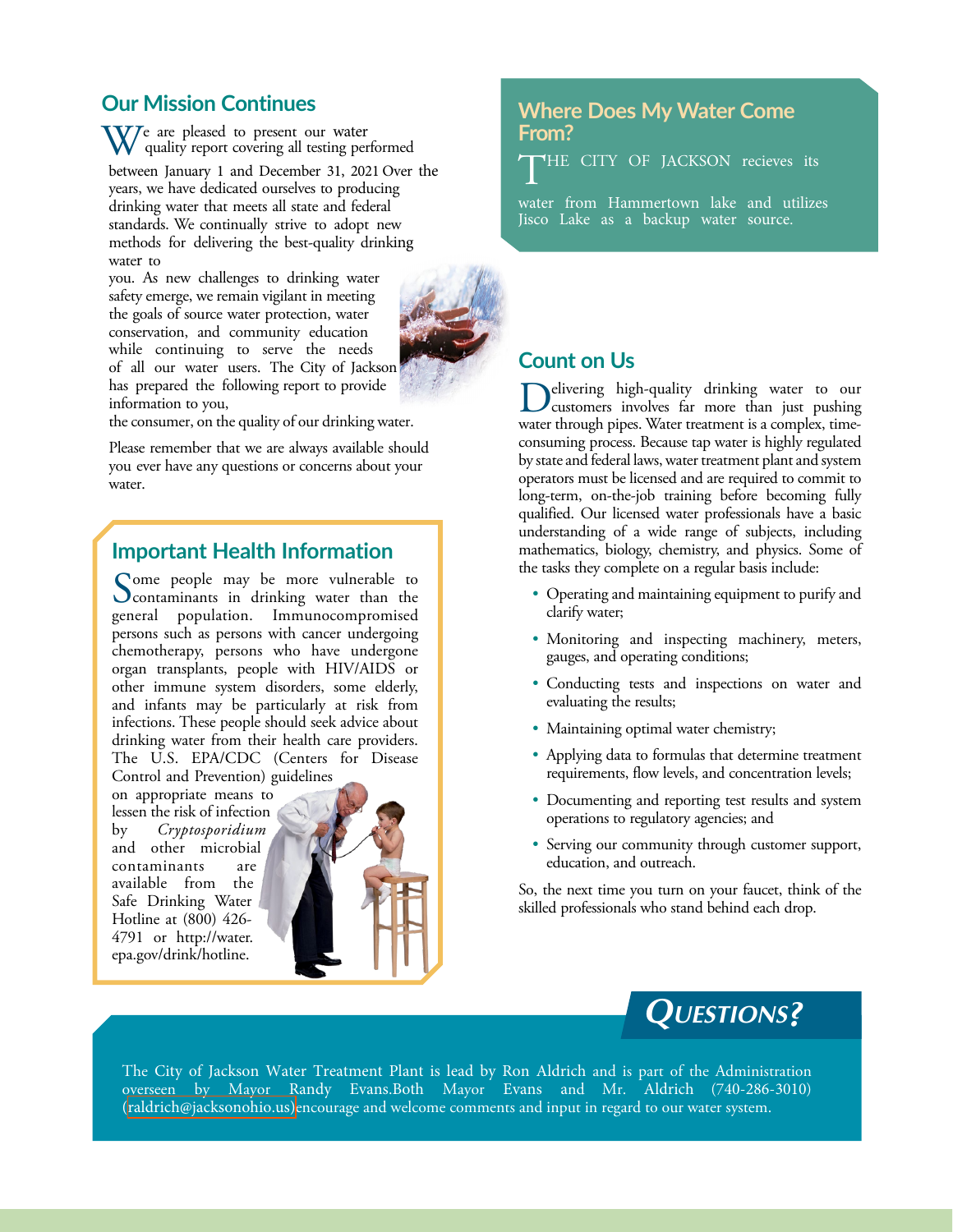# **Substances That Could Be in Water**

To ensure that tap water is safe to drink, the U.S. EPA prescribes regulations limiting the amount of certain contaminants in water provided by public water systems. U.S. Food and Drug Administration regulations establish limits for contaminants in bottled water that must provide the same protection for public health. Drinking water, including bottled water, may reasonably be expected to contain at least small amounts of some contaminants. The presence of these contaminants does not necessarily indicate that the water poses a health risk.

The sources of drinking water (both tap water and bottled water) include rivers, lakes, streams, ponds, reservoirs, springs, and wells. As water travels over the surface of the land or through the ground, it dissolves naturally occurring minerals, in some cases, radioactive material, and substances resulting from the presence of animals or from human activity. Substances that may be present in source water include:

-11-

Microbial Contaminants, such as viruses and bacteria, which may come from sewage treatment plants, septic systems, agricultural livestock operations, or wildlife;

Inorganic Contaminants, such as salts and metals, which can be naturally occurring or may result from urban stormwater runoff, industrial or domestic wastewater discharges, oil and gas production, mining, or farming;

Pesticides and Herbicides, which may come from a variety of sources such as agriculture, urban stormwater runoff, and residential uses;

Organic Chemical Contaminants, including synthetic and volatile organic chemicals, which are by-products of industrial processes and petroleum production and may also come from gas stations, urban stormwater runoff, and septic systems;

Radioactive Contaminants, which can be naturally occurring or may be the result of oil and gas production and mining activities.

The EPA requires regular sampling to ensure drinking water safety. The City of Jackson conducted sampling for bacteria, inorganics, volatile organics, and residual disinfectants during 2021.

For more information about contaminants and potential health effects, call the U.S. EPA's Safe Drinking Water Hotline at (800) 426-4791.

**We remain vigilant in delivering the best-quality drinking water**

# **Source Water Assessment**

A Source Water Assessment has been completed for<br>
our system. The purpose of the assessment is to<br>
determine the automatic line of each dripline water serves determine the susceptibility of each drinking water source to potential contaminant sources.

The City of Jackson public water system uses surface water drawn from two reservoirs, which are fed by tributaries to Little Salt Creek. For the purposes of source water assessments, in Ohio all surface waters are considered to be susceptible to contamination. By their nature, surface waters are readily accessible and can be contaminated by chemicals and pathogens which may rapidly arrive at the public drinking water intake with little warning or time to prepare.The City of Jackson's drinking water source protection area contains potential contaminant sources such as home sewage disposal system discharges, runoff from residential, agricultural and home sewage disposal system discharges, runoff

> from residential, agricultural and urban areas, and oil and gas production.

The City of Jackson's public water system treats the water to meet drinking water quality standards, but no single treatment technique can address all potential contaminants. The potential for water quality impacts can be further decreased by implementing measures to protect the City's two reservoirs. More detailed information is provided in the City of Jackson's Drinking Water Source Assessment report, which can be obtained by calling Ron Aldrich, Head of Department for Water and Wastewater at (740) 286-3010.

More information about the source water assessment or what consumers can do to help protect the aquifer is available by calling (740) 286-3010 or the Ohio EPA at (740) 385-8501.

The Source Water Assessment was completed in 2003

## **Public Meetings**

 $\ell$ 

Regular meetings of the City of Jackson<br>Council are held on the second and fou Council are held on the second and fourth Mondays of each month at which time a public participation session is scheduled and welcomed.

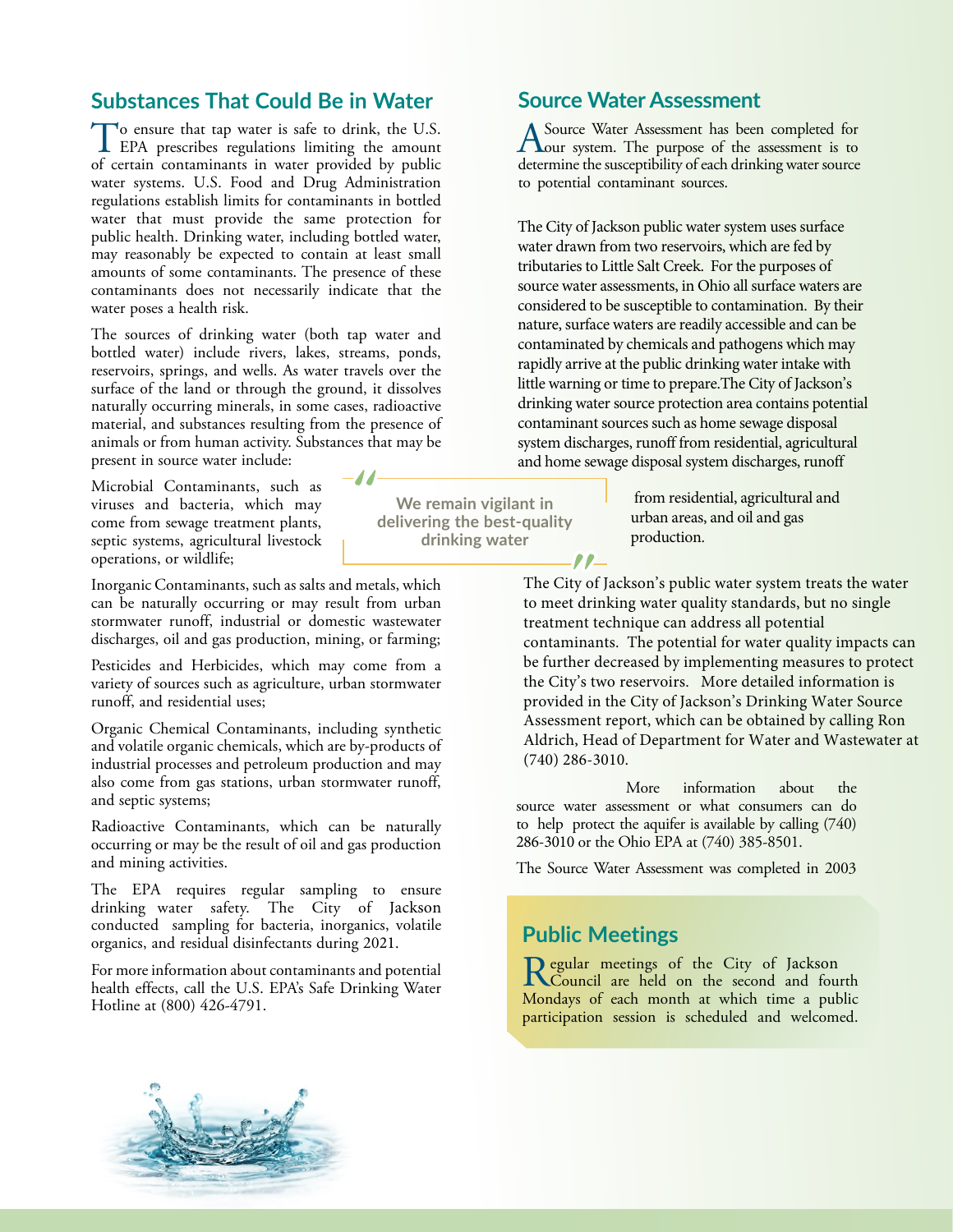**BY THE NUMBERS Table Talk**

Average usage per person per day in the US



The number of miles of drinking water distribution lines in the U.S. **MILLION**

The amount of money spent annually on maintaining the public water infrastructure in the U.S. ( 2017)

**441 BILLION**

**MILLION**

The number of Americans who receive water from a public water system.

Percent of the worlds water that is drinkable **3%** 

**THOUSAND**

The number of active public water systems in the **145** U.S.

Number of water and wastewater treatment plant operators in U.S. - estimate as of 2016 **120** 

The number of federally regulated contaminants tested for in drinking water.

Get the most out of the Testing<br>
Results data table with this simple<br>
were results as the continuous suggestion. In less than a minute, you will know all there is to know about your water:

For each substance listed, compare the value in the Amount Detected column against the value in the MCL (or AL, SMCL) column. If the Amount Detected value is smaller, your water meets the health and safety standards set for the substance.

### **Other Table Information Worth Noting**

Verify that there were no violations of the state and/or federal standards in the Violation column. If there was a violation, you will see a detailed description of the event in this report.

If there is an ND or a less-than symbol (<), that means that the substance was not detected (i.e., below the detectable limits of the testing equipment).

The Range column displays the lowest and highest sample readings. If there is an NA showing, that means only a single sample was taken to test for the substance (assuming there is a reported value in the Amount Detected column).

If there is sufficient evidence to indicate from where the substance originates, it will be listed under Typical Source.

# **Lead in Home Plumbing**

If present, elevated levels of lead can cause serious health problems, especially for pregnant women and young<br>children. Lead in drinking water is primarily from materials and components associated with service lines and<br>c f present, elevated levels of lead can cause serious health problems, especially for pregnant women and young home plumbing. We are responsible for providing high-quality drinking water, but we cannot control the variety of materials used in plumbing components. When your water has been sitting for several hours, you can minimize the potential for lead exposure by flushing your tap for 30 seconds to 2 minutes before using water for drinking or cooking. If you are concerned about lead in your water, you may wish to have your water tested. A list of laboratories certified in the State of Ohio to test for lead may be found at <http://www.epa.ohio.gov/ddagw>or by calling (614) 644-2752. Information on lead in drinking water, testing methods, and steps you can take to minimize exposure is available from the Safe Drinking Water Hotline at (800) 426-4791 or at [www.epa.gov/safewater/lead.](http://www.epa.gov/safewater/lead)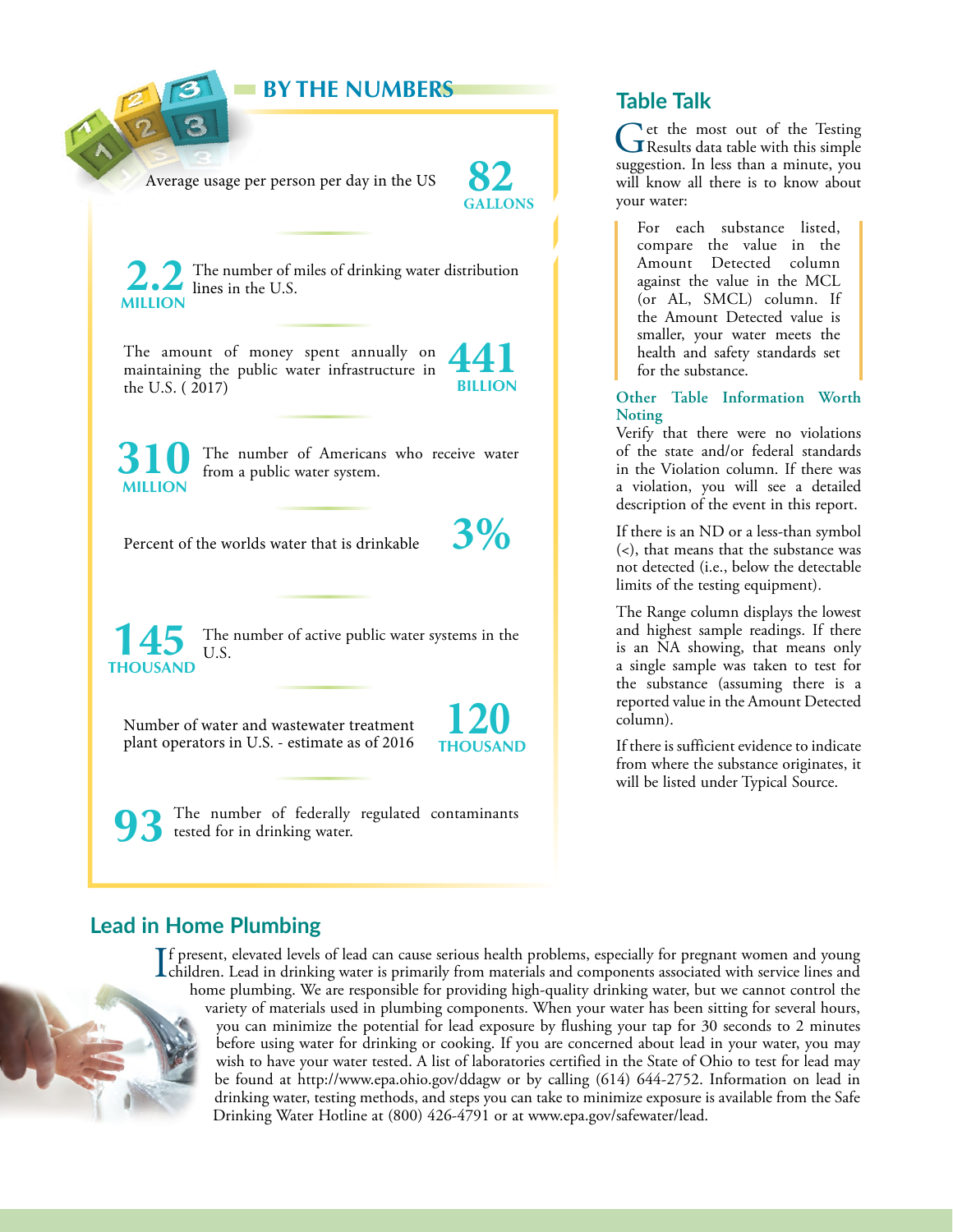# **Test Results**

Our water is monitored for many different kinds of substances on a very strict sampling schedule. Also, the water we deliver must meet specific<br>health standards. Here, we show only those substances that were detected in ou upon request.) Remember that detecting a substance does not mean the water is unsafe to drink; our goal is to keep all detects below their respective maximum allowed levels. We are pleased to report that your drinking water meets or exceeds all federal and state requirements.

The state recommends monitoring for certain substances less often than once per year because the concentrations of these substances do not change frequently. In these cases, the most recent sample data are included, along with the year in which the sample was taken.

We participated in the 4th stage of the U.S. EPA's Unregulated Contaminant Monitoring Rule (UCMR4) program by performing additional tests on our drinking water. UCMR4 sampling benefits the environment and public health by providing the EPA with data on the occurrence of contaminants suspected to be in drinking water, in order to determine if the EPA needs to introduce new regulatory standards to improve drinking water quality. Unregulated contaminant monitoring data are available to the public, so please feel free to contact us if you are interested in obtaining that information. If you would like more information on the U.S. EPA's Unregulated Contaminant Monitoring Rule, please call the Safe Drinking Water Hotline at (800) 426-4791.

Note that we have a current, unconditioned license to operate our water system.

#### **REGULATED SUBSTANCES**

| <b>SUBSTANCE</b><br>(UNIT OF MEASURE)                | <b>YEAR</b><br><b>SAMPLED</b> | <b>MCL</b><br>[MRDL] | <b>MCLG</b><br>[MRDLG] | <b>AMOUNT</b><br><b>DETECTED</b> | <b>RANGE</b><br><b>LOW-HIGH</b> | <b>VIOLATION</b> | <b>TYPICAL SOURCE</b>                                                                                                       |
|------------------------------------------------------|-------------------------------|----------------------|------------------------|----------------------------------|---------------------------------|------------------|-----------------------------------------------------------------------------------------------------------------------------|
| <b>Barium</b> (ppm)                                  | 2021                          | $\overline{2}$       | $\overline{2}$         | 0.014                            | NA                              | No               | Discharge of drilling wastes; Discharge from metal refineries;<br>Erosion of natural deposits                               |
| <b>Chlorine</b> (ppm)                                | 2021                          | $[4]$                | $[4]$                  | 1.486                            | $1.21 - 1.64$                   | No               | Water additive used to control microbes                                                                                     |
| <b>Fluoride</b> (ppm)                                | 2021                          | 4                    | $\overline{4}$         | 1.04                             | $0.84 - 1.18$                   | No               | Erosion of natural deposits; Water additive that promotes strong<br>teeth; Discharge from fertilizer and aluminum factories |
| Haloacetic Acids (ppb)                               | 2021                          | 60                   | <b>NA</b>              | 36.30                            | $17.3 - 36.7$                   | No               | By-product of drinking water disinfection                                                                                   |
| <b>Nitrate</b> (ppm)                                 | 2021                          | 10                   | 10                     | 0.13                             | $0.1 - 0.20$                    | No               | Runoff from fertilizer use; Leaching from septic tanks, sewage;<br>Erosion of natural deposits                              |
| <b>TTHMs</b> [Total]<br><b>Trihalomethanes</b> (ppb) | 2021                          | 80                   | NA                     | 58.13                            | 15.10-68.1                      | No               | By-product of drinking water disinfection                                                                                   |
| Turbidity (NTU)                                      | 2021                          | TT                   | NA                     | 0.11                             | $0.01 - 0.11$                   | $\rm No$         | Soil Runoff                                                                                                                 |

| <b>SUBSTANCE</b><br>(UNIT OF<br><b>MEASURE)</b> | <b>YEAR</b><br><b>SAMPLED</b> | ΑL  | <b>MCLG</b>      | 90% of test<br>levels were<br>less than | <b>RANGE</b><br>LOW-HIGH | Individual<br><b>Results over</b><br>AL | <b>VIOLATION</b> | <b>TYPICAL SOURCE</b>                                                                                                        |
|-------------------------------------------------|-------------------------------|-----|------------------|-----------------------------------------|--------------------------|-----------------------------------------|------------------|------------------------------------------------------------------------------------------------------------------------------|
| <b>Copper</b><br>(ppm)                          | 2021                          | 1.3 | 1.3 <sub>1</sub> | 27.8                                    | $0.00 - 50$              | 0/20                                    | No               | Corrosion of household plumbing systems; Erosion of<br>natural deposits                                                      |
| Lead $(ppb)$                                    | 2021                          |     |                  | < 2.0                                   | $< 2.0 - 2.8$            | 0/20                                    | No               | Lead services lines; Corrosion of household plumbing systems<br>including fittings and fixtures; Erosion of natural deposits |

During the Lead Monitoring one out of 20 samples was found to have lead in excess of the Action level of 15 ppb. Copper Monitoring was zero out of 20 samples were found to have copper levels above the action level of 1.3 ppm. Repeat samples were less than detectable.

# **Definitions**

**90th % tile:** The levels reported for lead and copper represent the 90th percentile of the total number of sites tested. The 90th percentile is equal to or greater than 90% of our lead and copper detections.

**AL (Action Level):** The concentration of a contaminant that, if exceeded, triggers treatment or other requirements that a water system must follow.

**MCL (Maximum Contaminant Level):** The highest level of a contaminant that is allowed in drinking water. MCLs are set as close to the MCLGs as feasible using the best available treatment technology.

#### **MCLG (Maximum Contaminant Level**

**Goal):** The level of a contaminant in drinking water below which there is no known or expected risk to health. MCLGs allow for a margin of safety.

#### **MRDL (Maximum Residual Disinfectant**

**Level):** The highest level of a disinfectant allowed in drinking water. There is convincing evidence that addition of a disinfectant is necessary for control of microbial contaminants.

#### **MRDLG (Maximum Residual**

**Disinfectant Level Goal):** The level of a drinking water disinfectant below which there is no known or expected risk to health. MRDLGs do not reflect the benefits of the use of disinfectants to control microbial contaminants.

#### **NA:** Not applicable

**pCi/L (picocuries per liter):** A measure of radioactivity.

**ppb (parts per billion):** One part substance per billion parts water (or micrograms per liter).

The "<" symbol - A symbol which means less than. A result of <5 means that the lowest level that could be detected was 5 and the contaminant in that sample was not detected.

ppm (parts per million): One part substance per million parts water (or milligrams per liter).

TT- Treatment Technique A required process intended to reduce the level of a contaminant in drinking water.Nephelometric Turbidity Unit (NTU) - Used to measure the cloudiness in drinking water

IDSE - Initial Distribution System Evaluation